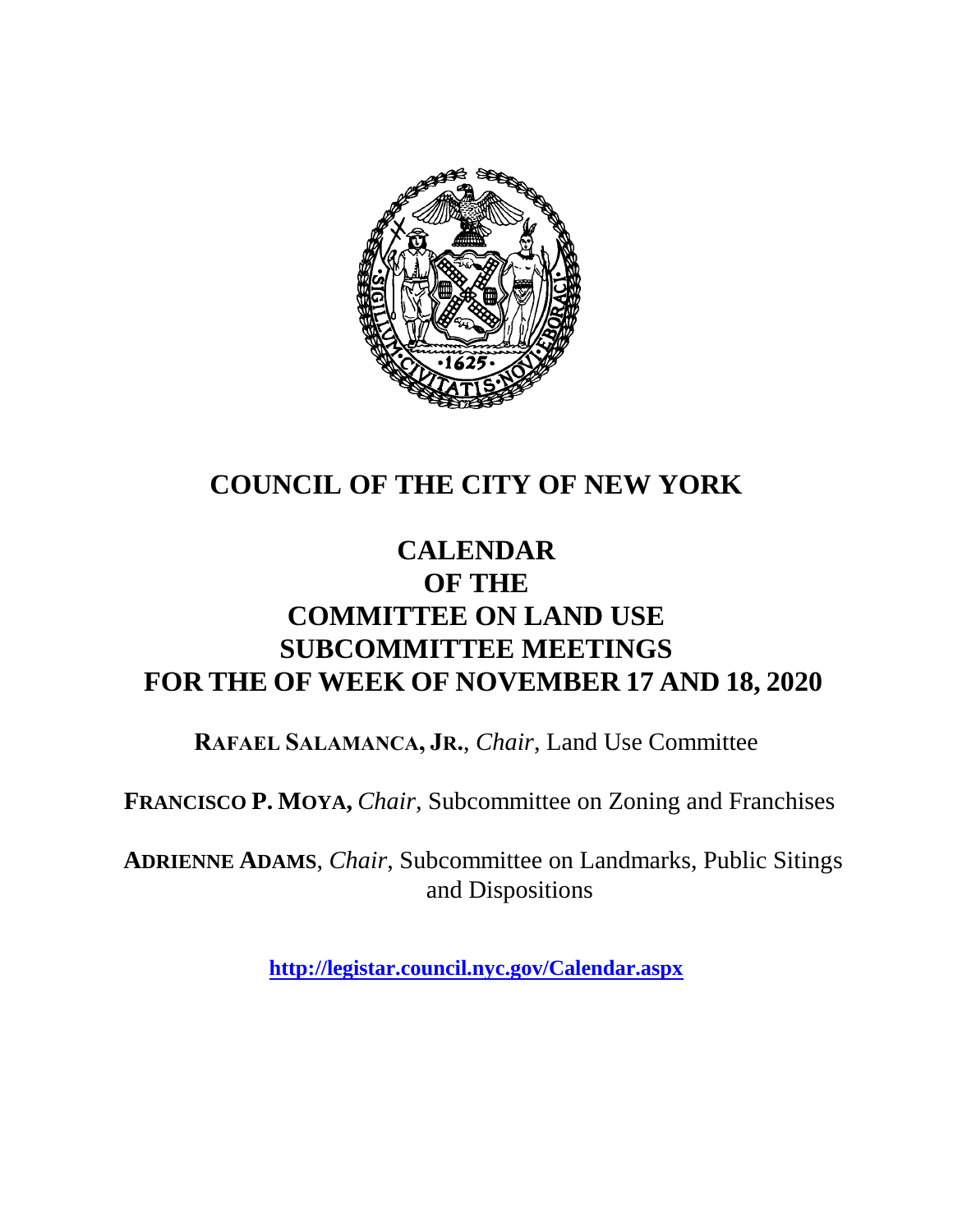**For questions about accessibility or to request additional accommodations please contact [swerts@council.nyc.gov](mailto:swerts@council.nyc.gov) or [nbenjamin@council.nyc.gov](mailto:nbenjamin@council.nyc.gov) or (212) 788-6936 at least three (3) business days before the hearing.**

### **Table of Contents**

| Item No.                                                                                                                                            |                                                                                                                                 | Page           |  |
|-----------------------------------------------------------------------------------------------------------------------------------------------------|---------------------------------------------------------------------------------------------------------------------------------|----------------|--|
| Subcommittee on Landmarks, Public Sitings and Dispositions Public Hearing/Meeting<br>Scheduled for 11/17/20 commencing at 2:00 P.M., Remote Hearing |                                                                                                                                 |                |  |
| 1.                                                                                                                                                  |                                                                                                                                 | $\overline{2}$ |  |
| 2.                                                                                                                                                  | DSNY Queens Sanitation Garage 1 (L.U. No. 691)                                                                                  | $\overline{2}$ |  |
|                                                                                                                                                     | Subcommittee on Zoning and Franchises Public Hearing/Meeting Scheduled for 11/18/20<br>commencing at 10:00 A.M., Remote Hearing |                |  |
| 1.                                                                                                                                                  |                                                                                                                                 | $3-4$          |  |
| 2.                                                                                                                                                  |                                                                                                                                 | 3              |  |
| 3.                                                                                                                                                  | 312 Coney Island Avenue Rezoning (Pre. L.Us.) Mandatory Items Only                                                              | $4 - 5$        |  |

5. Special Flushing Waterfront District (Pre. L.Us.)………………………... 6-7

If you are a member of the public who wishes to testify, please register via the New York City Council Home Page at [https://council.nyc.gov/,](https://council.nyc.gov/) where you can also find links to livestream the hearing and recordings of past hearings.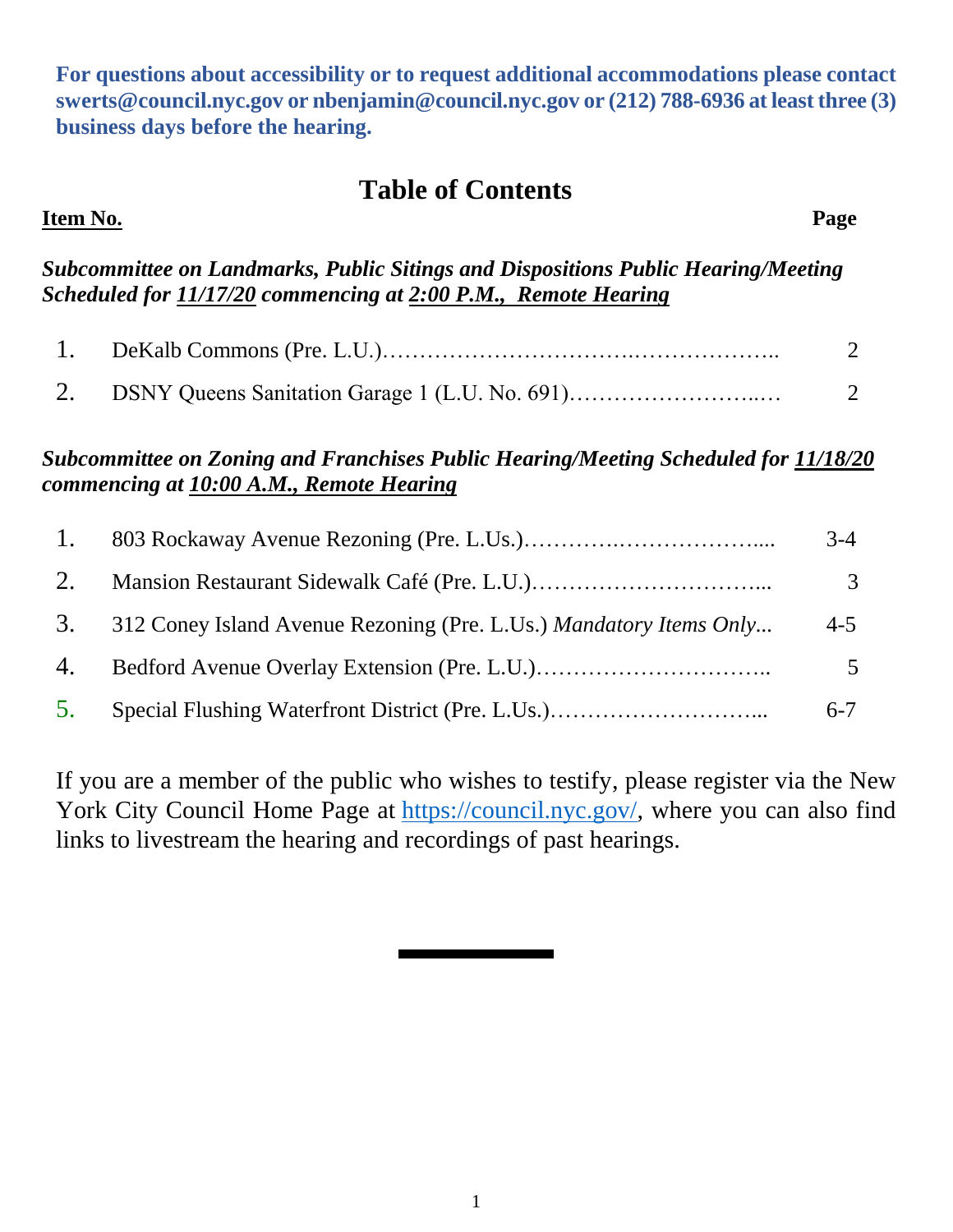### **SUBCOMMITTEE ON LANDMARKS, PUBLIC SITINGS AND DISPOSITIONS**

The Subcommittee on Landmarks, Public Sitings and Dispositions will hold a remote public hearing/meeting on the following matters, commencing at **2:00 P.M. Tuesday, November 17, 2020:**

# **PRECONSIDERED L.U. DEKALB COMMONS**

# **BROOKLYN CB - 3 C 200155 HAK**

Application submitted by the Department of Housing Preservation and Development (HPD)

- 1) pursuant to Article 16 of the General Municipal Law of New York State for:
	- a. the designation of property located at 633-639 DeKalb Avenue (Block 1774, Lots 74, 75, 76 and 77), 648-654 DeKalb Avenue (Block 1779, Lots 22, 24 and 26), 1187 Fulton Street (Block 2000, Lot 43) as an Urban Development Action Area; and
	- b. Urban Development Action Area Project for such area; and
- 2) pursuant to Section 197-c of the New York City Charter for the disposition of such property to a developer to be selected by HPD;

to facilitate development of three buildings containing an approximate total of 84 affordable residential units and commercial space.

### **L.U. NO. 691**

*The public hearing on this item was held on November 5, 2020 and closed. It was laid over by the Subcommittee on Landmarks, Public Siting and Maritime Uses* **DSNY QUEENS SANITATION GARAGE 1**

# **QUEENS CB - 1 C 200238 PCQ**

2 Application submitted by the Department of Sanitation (DSNY) and the Department of Citywide Administrative Services (DCAS), pursuant to Section 197-c of the New York City Charter, for the site selection and acquisition of property located at 31-11 20th Avenue (Block 850, p/o Lot 350) and 19th Avenue (Block 826, Lot 42) for a sanitation garage and salt shed facility.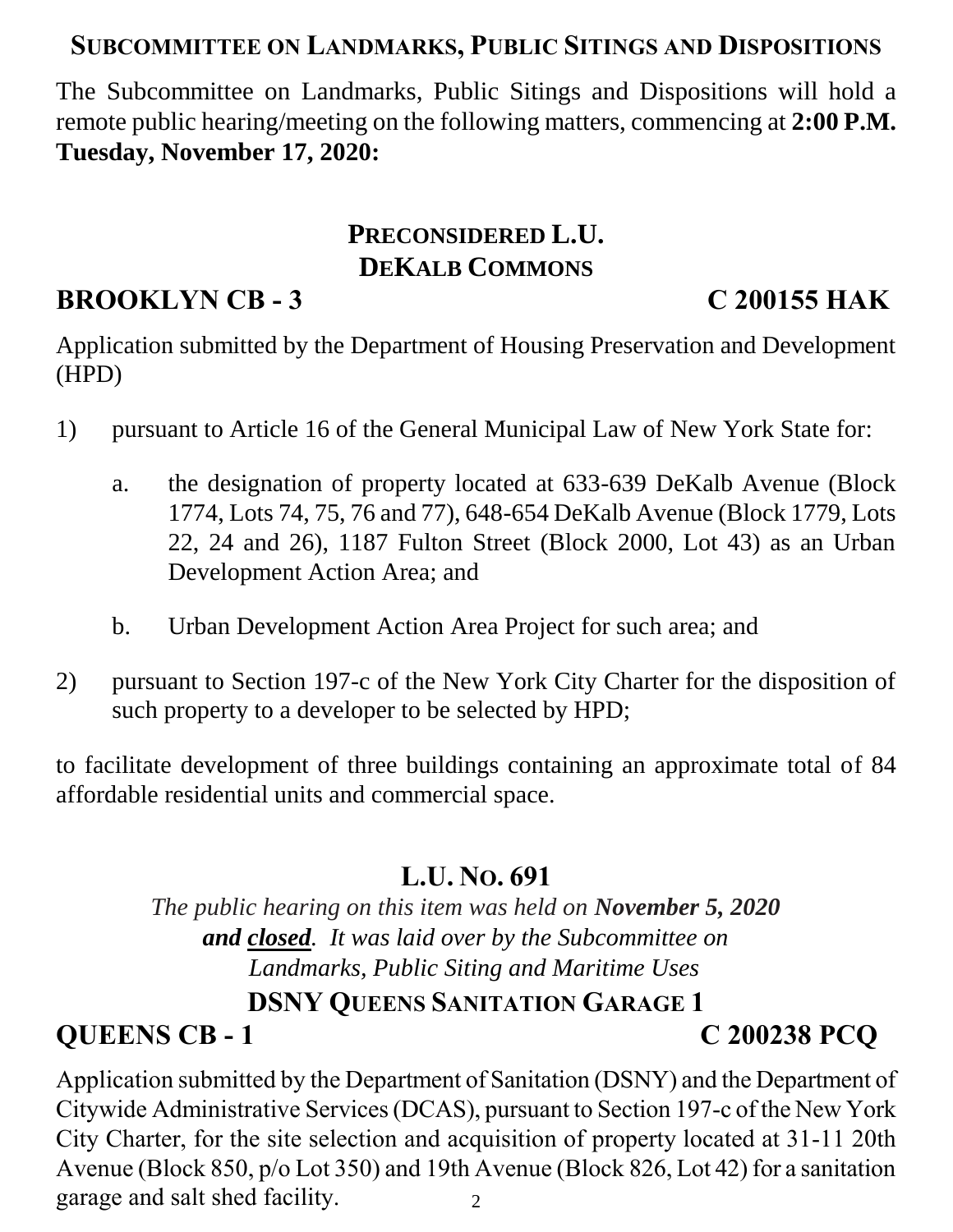# **SUBCOMMITTEE ON ZONING AND FRANCHISES**

The Subcommittee on Zoning and Franchises will hold a remote public hearing/meeting on the following matters, commencing at **10:00 A.M., Wednesday, November 18, 2020:**

### **PRECONSIDERED L.US. ARE RELATED**

# **PRECONSIDERED L.U. 803 ROCKAWAY AVENUE REZONING BROOKLYN CB - 16 C 200056 ZMK**

Application submitted by Bridge Rockaway Housing Development Fund Company, Inc. pursuant to Sections 197-c and 201 of the New York City Charter for an amendment of the Zoning Map, Section No. 17d:

- 1. changing from an M1-1 District to an M1-4/R6A District property bounded by a line 100 feet southerly of Riverdale Avenue, Thatford Avenue, Newport Street, and a line 100 westerly of Thatford Avenue;
- 2. changing from an M1-1 District to an M1-4/R7A District property bounded by a line 100 feet southerly of Riverdale Avenue, a line 100 feet westerly of Thatford Avenue, Newport Street, Rockaway Avenue and its southerly and northerly centerline prolongations; and
- 3. establishing a Special Mixed Use District (MX-19) bounded by a line 100 feet southerly of Riverdale Avenue, Thatford Avenue, Newport Street, Rockaway Avenue and its southerly and northerly centerline prolongations;

as shown on a diagram (for illustrative purposes only) dated February 3, 2020, and subject to the conditions of the CEQR Declaration E-561.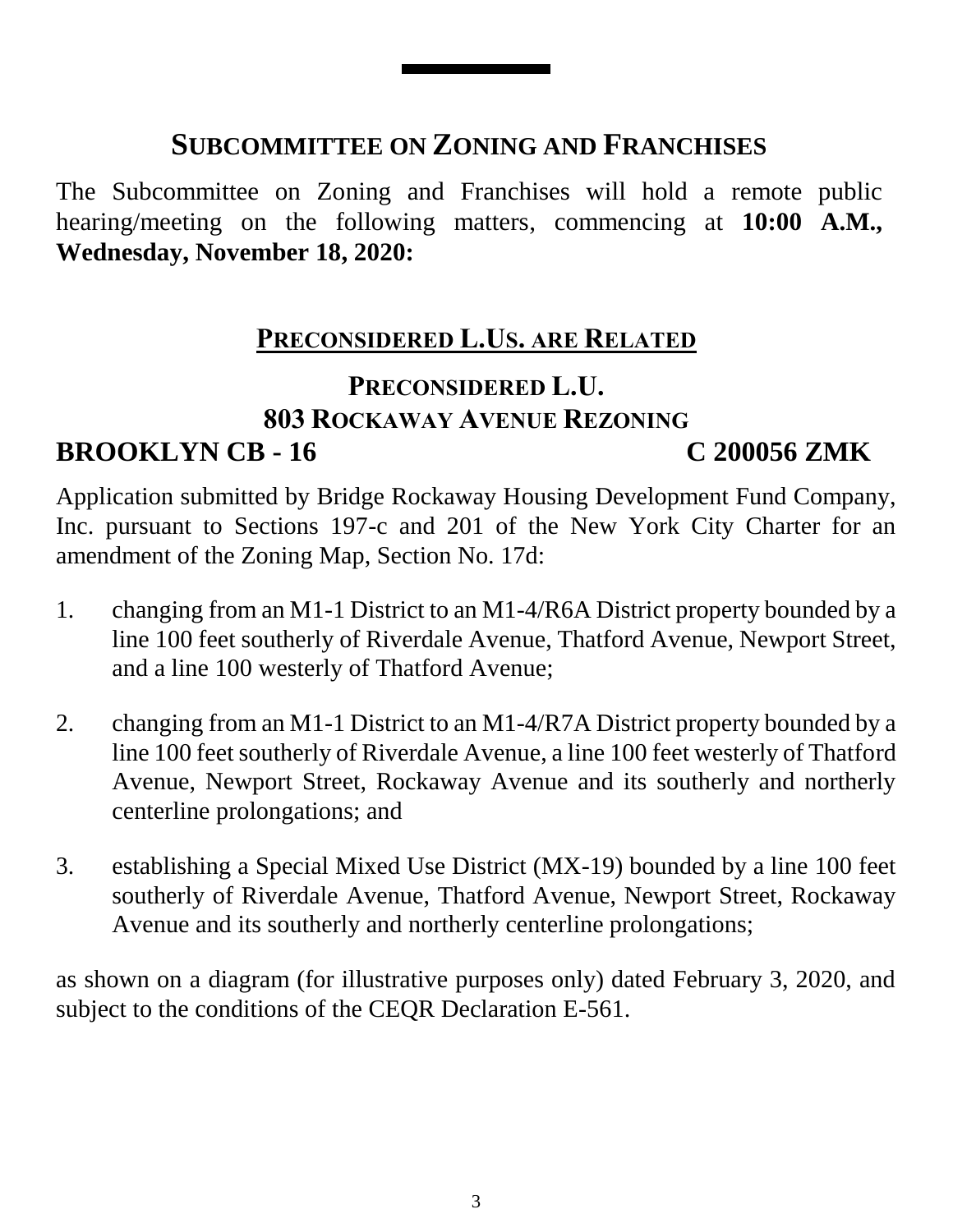## **PRECONSIDERED L.U. 803 ROCKAWAY AVENUE REZONING BROOKLYN CB - 16 N 200057 ZRK**

Application submitted by Bridge Rockaway Housing Development Fund Company, Inc. pursuant to Section 201 of the New York City Charter, for an amendment of the Zoning Resolution of the City of New York, modifying Article XII Chapter 3 (Special Mixed Use District) for the purpose of amending restrictions for certain uses in MX-19 and modifying APPENDIX F for the purpose of establishing a Mandatory Inclusionary Housing area.

**The full zoning text may be viewed at the following website: <http://www1.nyc.gov/site/planning/about/cpc-reports/cpc-reports.page>**

# **PRECONSIDERED L.U. MANSION RESTAURANT SIDEWALK CAFÉ MANHATTAN CB - 8 N 200078 ZRM**

Application submitted by Mansion Restaurant Inc., pursuant to Section 201 of the New York City Charter, for an amendment of the Zoning Resolution of the City of New York, modifying Article I, Chapter 4 (Sidewalk Cafe Regulations).

**The full zoning text may be viewed at the following website: <http://www1.nyc.gov/site/planning/about/cpc-reports/cpc-reports.page>**

### **PRECONSIDERED L.US. ARE RELATED**

### **PRECONSIDERED L.U. 312 CONEY ISLAND AVENUE REZONING BROOKLYN CB - 7 C 200092 ZMK**

Application submitted by 312 Coney Island Avenue LLC pursuant to Sections 197-c and 201 of the New York City Charter for an amendment of the Zoning Map, Section No. 16d:

1. changing from a C8-2 District to an R8A District property bounded by Ocean Parkway, Park Circle-Machate Circle, Coney Island Avenue, Caton Place, and a line 150 feet easterly of East 8<sup>th</sup> Street; and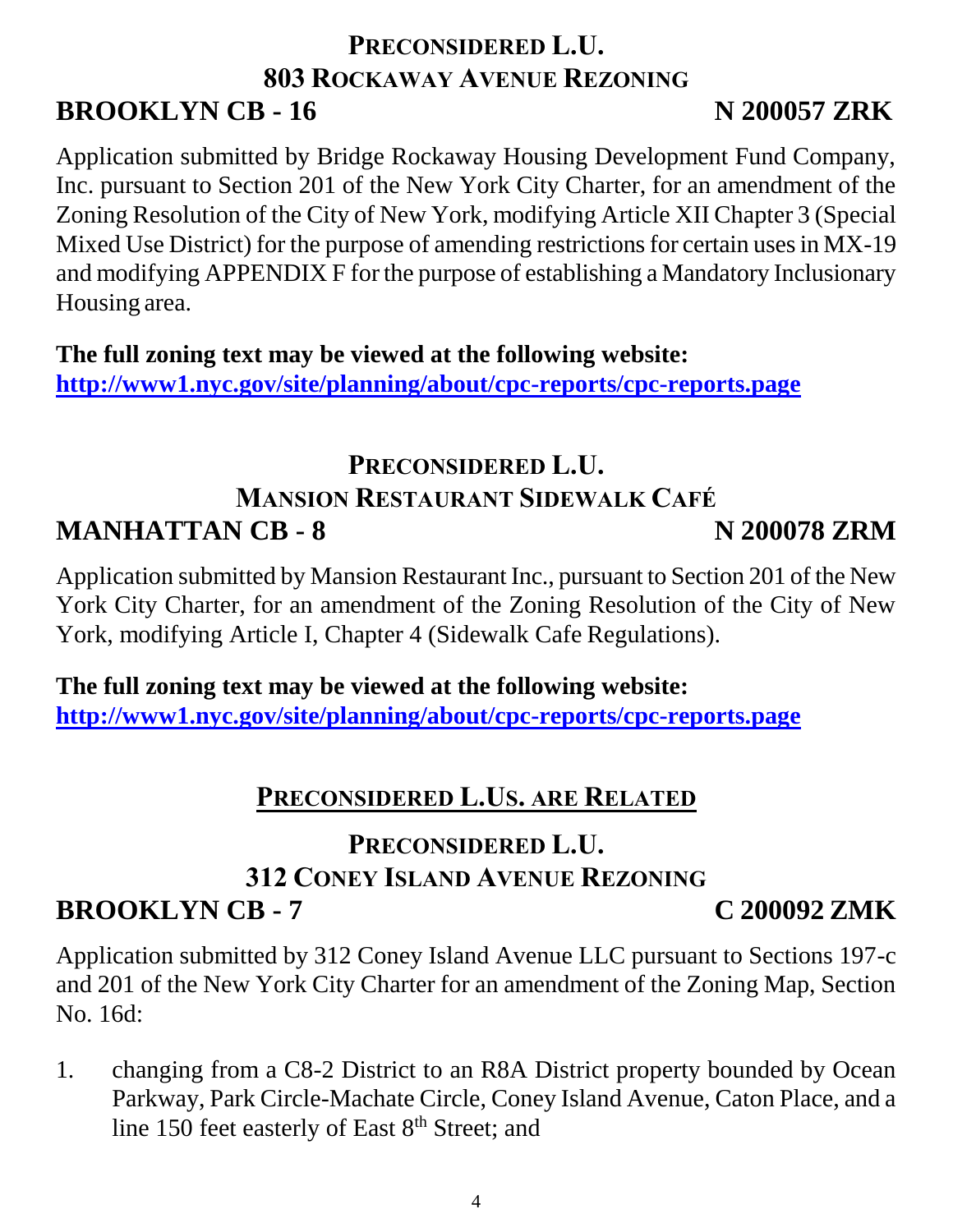2. establishing within the proposed R8A District a C2-4 District bounded by Ocean Parkway, Park Circle-Machate Circle, Coney Island Avenue, Caton Place, and a line 150 feet easterly of East  $8<sup>th</sup>$  Street;

as shown on a diagram (for illustrative purposes only) dated December 16, 2019, and subject to the conditions of CEQR Declaration E-555.

# **PRECONSIDERED L.U. 312 CONEY ISLAND AVENUE REZONING BROOKLYN CB - 7 N 200093 ZRK**

Application submitted by 312 Coney Island Avenue LLC pursuant to Section 201 of the New York City Charter, for an amendment of the Zoning Resolution of the City of New York, modifying bulk regulations for a portion of the Special Ocean Parkway District and modifying APPENDIX F for the purpose of establishing a Mandatory Inclusionary Housing area.

**The full zoning text may be viewed at the following website: <http://www1.nyc.gov/site/planning/about/cpc-reports/cpc-reports.page>**

### **PRECONSIDERED L.U. BEDFORD AVENUE OVERLAY EXTENSION BROOKLYN CB - 1 C 200158ZMK**

Application submitted by 223 Troutman, LLC, pursuant to Sections 197-c and 201 of the New York City Charter for the amendment of the Zoning Map, Section No. 12d, by establishing within an existing R6B District a C2-4 District bounded by North 1st Street, Bedford Avenue, a line 100 feet northeasterly of Grand Street, and a line 100 feet northwesterly of Bedford Avenue, Borough of Brooklyn, Community District 1, as shown on a diagram (for illustrative purposes only) dated January 21, 2020, and subject to the conditions of CEQR Declaration E-559.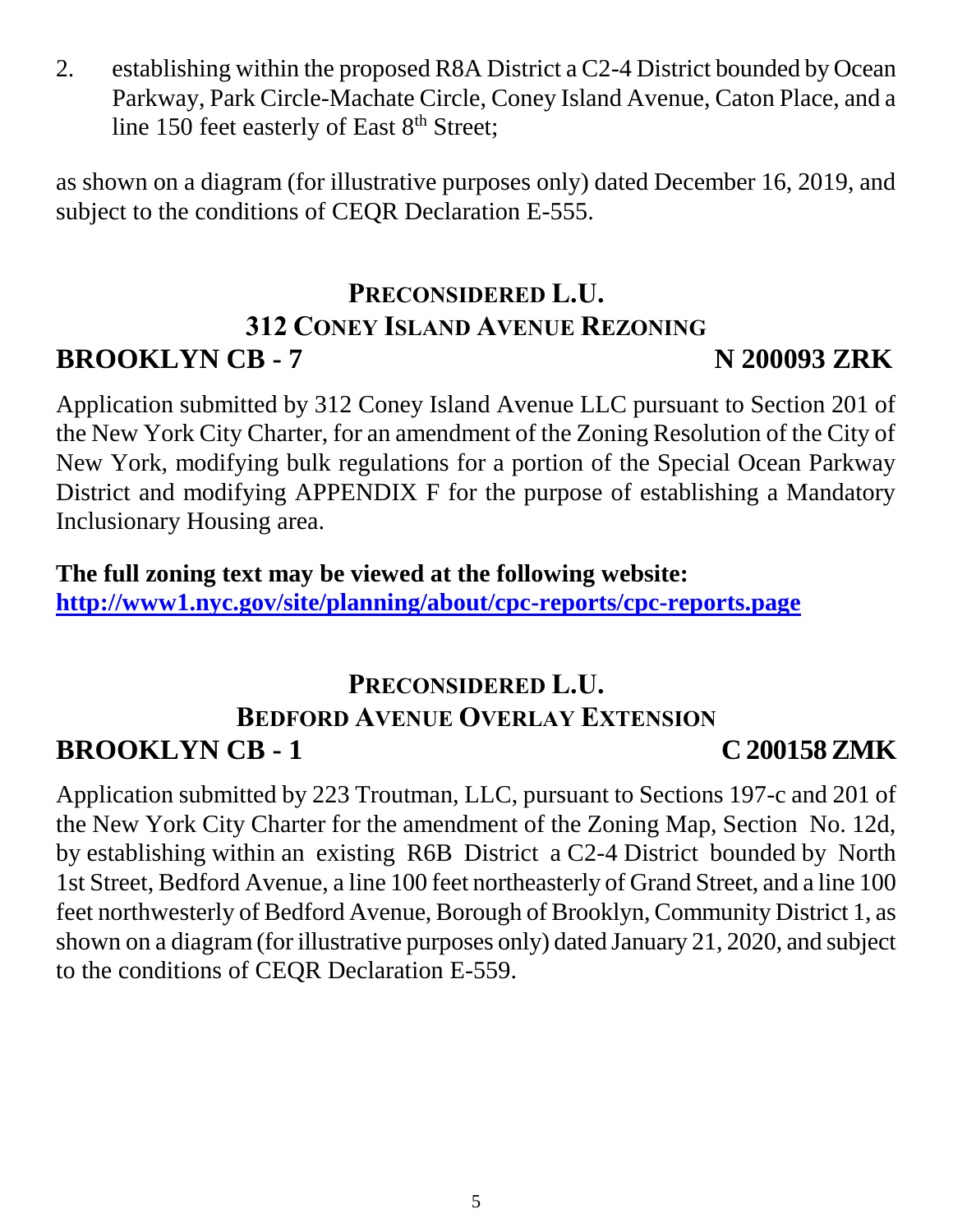### **PRECONSIDERED L.US. ARE RELATED**

### **PRECONSIDERED L.U.**

*The public hearing on this item was held on November 9, 2020 and closed. It was laid over by the Subcommittee on Zoning and Franchises*

# **SPECIAL FLUSHING WATERFRONT DISTRICT QUEENS CB - 7 C 200033 ZMQ**

Application submitted by FWRA LLC pursuant to Sections 197-c and 201 of the New York City Charter for the amendment of the Zoning Map, Section Nos. 10a and 10b:

- 1. changing from a C4-2 District to an M1-2/R7-1 District property bounded by a line 425 feet southerly of Northern Boulevard, College Point Boulevard, a line perpendicular to the westerly street line of College Point Boulevard distant 845 feet southerly (as measured along the street line) from the point of intersection of the westerly street line of College Point Boulevard and the southerly street line of Northern Boulevard, a line passing through a point distant 200 feet westerly of College Point Boulevard on the last named course and proceeding northwesterly at an angle of 125 degrees to said named course, and the U.S. Pierhead and Bulkhead line;
- 2. changing from an M3-1 District to an M1-2/R7-1 District property bounded by the westerly prolongation of the northerly street line of  $36<sup>th</sup>$  Avenue, College Point Boulevard, a line 425 feet southerly of Northern Boulevard, and the U.S. Pierhead and Bulkhead line; and
- 3. establishing a Special Flushing Waterfront District (FW) bounded by the westerly prolongation of the northerly street line of 36<sup>th</sup> Avenue, College Point Boulevard, 39<sup>th</sup> Avenue, Janet Place, Roosevelt Avenue, College Point Boulevard, the northerly street line of  $40<sup>th</sup>$  Road and its northeasterly and south westerly prolongations, a line passing through a point distant 891.29 feet southwesterly of College Point Boulevard on the last named course and proceeding northwesterly at an angle of 127 degrees 12 minutes and 20 seconds to said named course, the easterly boundary line of a park, and the U.S. Pierhead and Bulkhead line.